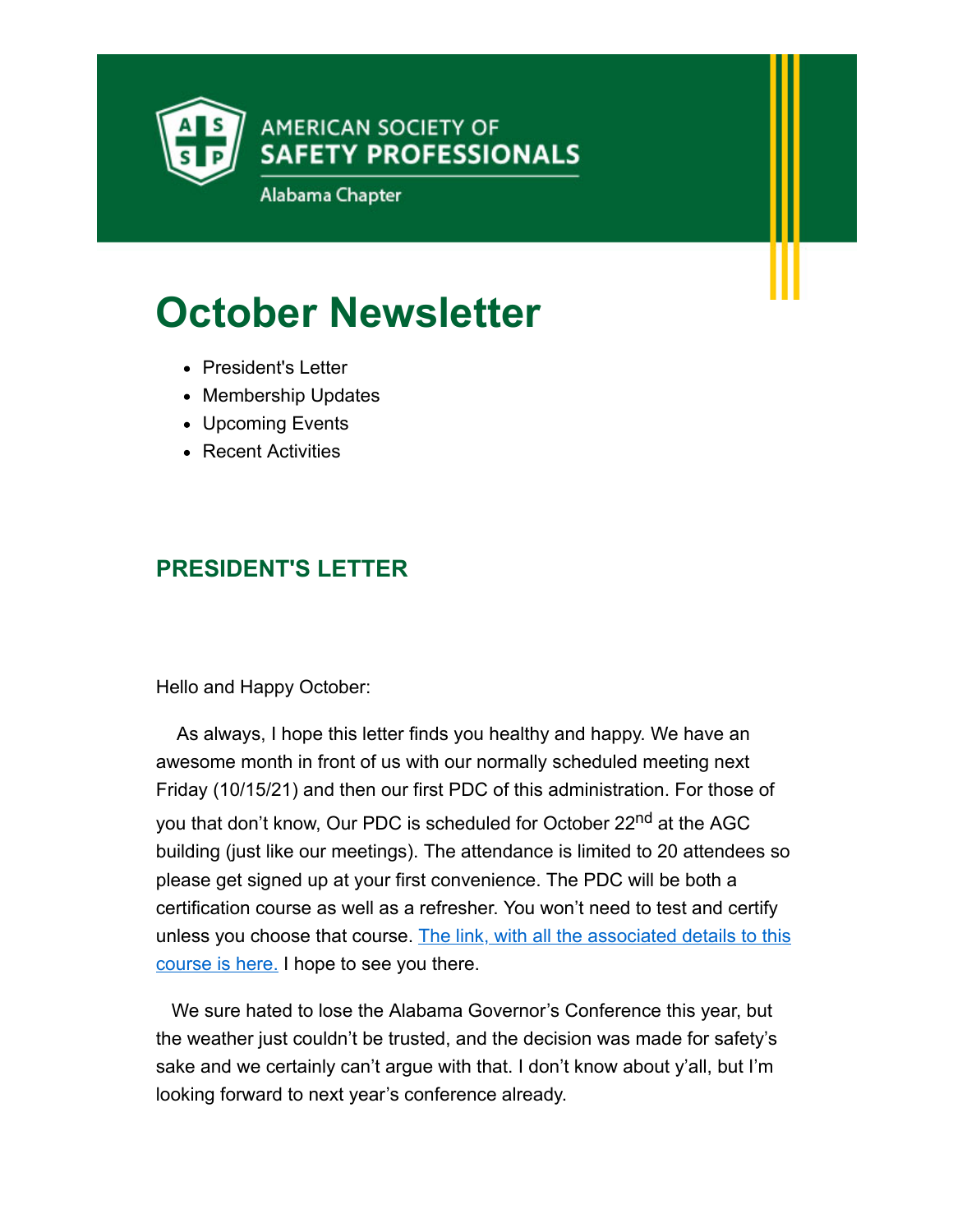On the 15<sup>th</sup>, we have Justin Shephard coming to speak to us on the topic of, *["Post Offer Physical Abilities Testing: Clearing up the Confusion".](http://send.assp.org/link.cfm?r=s61l8w2WThS7ufbxevrfQA~~&pe=C7VZeFB313_YxAdppoAcy-XFAibkniNDCz4RHmbzenXBFVBzVjaILqIBS7D0nd4m6a0z2caH9i5xr8vXzf4DRA~~&t=INSERT_TRACKING_ENCID)* Justin is the VP of Operations for ErgoScience and is a licensed physical therapist. He was scheduled to present this topic at the Governor's Conference so it should still be hot off the presses. I've asked Justin to leave plenty of time for questions, because I'm sure we've all had or heard about that "one person or situation" that he might be able to assist us with. Remember, we're all looking for those bits of information we can use to make us better professionals.

 As for my two cents this month, you know me… Let's find someone in need and share ourselves with them. Our knowledge, assistance, patience, or perhaps even time. We're given so much to share, and it would be nearly criminal to hoard it.

 Have a great day, week, and remaining month. Let's make safety intentional and help others understand the "WHY". Until our next – call, text, or email me if I can ever be of assistance.

Take care and please stay well. Thanks for reading. – **Paul**

**Paul Thurber** President – ASSP Alabama Chapter [paul@everguard.ai](mailto:paul@everguard.ai) 334-247-5170

### **MEMBERSHIP UPDATES**

#### **New Members In September (8)**

- Lenora Burroughs
- Jason Flores
- Dionne Kelley
- Wayne Powell
- Melanie Ruppert
- Nachite Sager
- Antwan Smith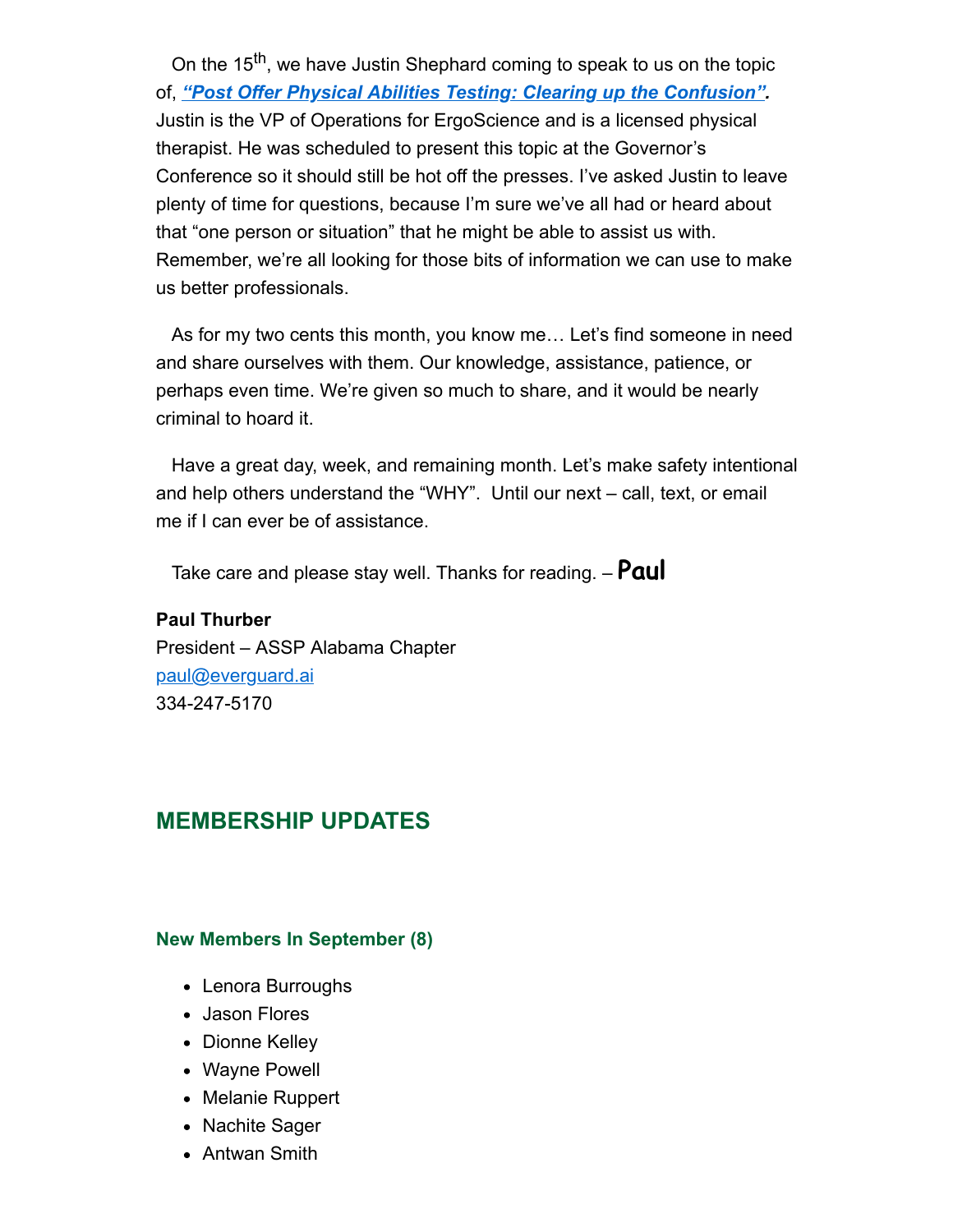• David Wilbur

#### **Long Service Recognition of Members Through October**

- Philip Rasmussen, 1 Year
- Mikka Johnson, 2 Years
- Isaac Moon, 2 Years
- Ivan Nail Ulloa, 2 Years
- Jen Platt, 2 Years
- Michael Stoddard, 2 Years
- Stephen Browne, 3 Years
- John Carroll, 3 Years
- Anthony Clark, 3 Years
- Patrick Clark, 3 Years
- Samuel Ewing, 3 Years
- Bengie Harper, 3 Years
- Mitzi Houk, 3 Years
- Fadel Megahed, 3 Years
- Nathan Pool, 3 Years
- Ravinder Thaper, 3 Years
- Jonny Bradford, 4 Years
- Peter Fleming, 4 Years
- William Gentry, 4 Years
- Wesley Gibson, 4 Years
- Haley Guin, 4 Years
- Kevin Harris, 4 Years
- Damian Hatcher, 4 Years
- Monika Wilford, 4 Years
- Jim Bell, 5 Years
- Bennie Davis, 5 Years
- Robert Davis, 5 Years
- Michael Key, 5 Years
- Patrick Moore, 5 Years
- Travis Strength, 5 Years
- Logan Watters, 5 Years
- Kathryn Cawood, 6 Years
- Laura Miller, 6 Years
- Hunter Hudson, 7 Years
- Andrew Perkins, 9 Years
- Stephanie O'Melia, 11 Years
- Steven Sikora, 12 Years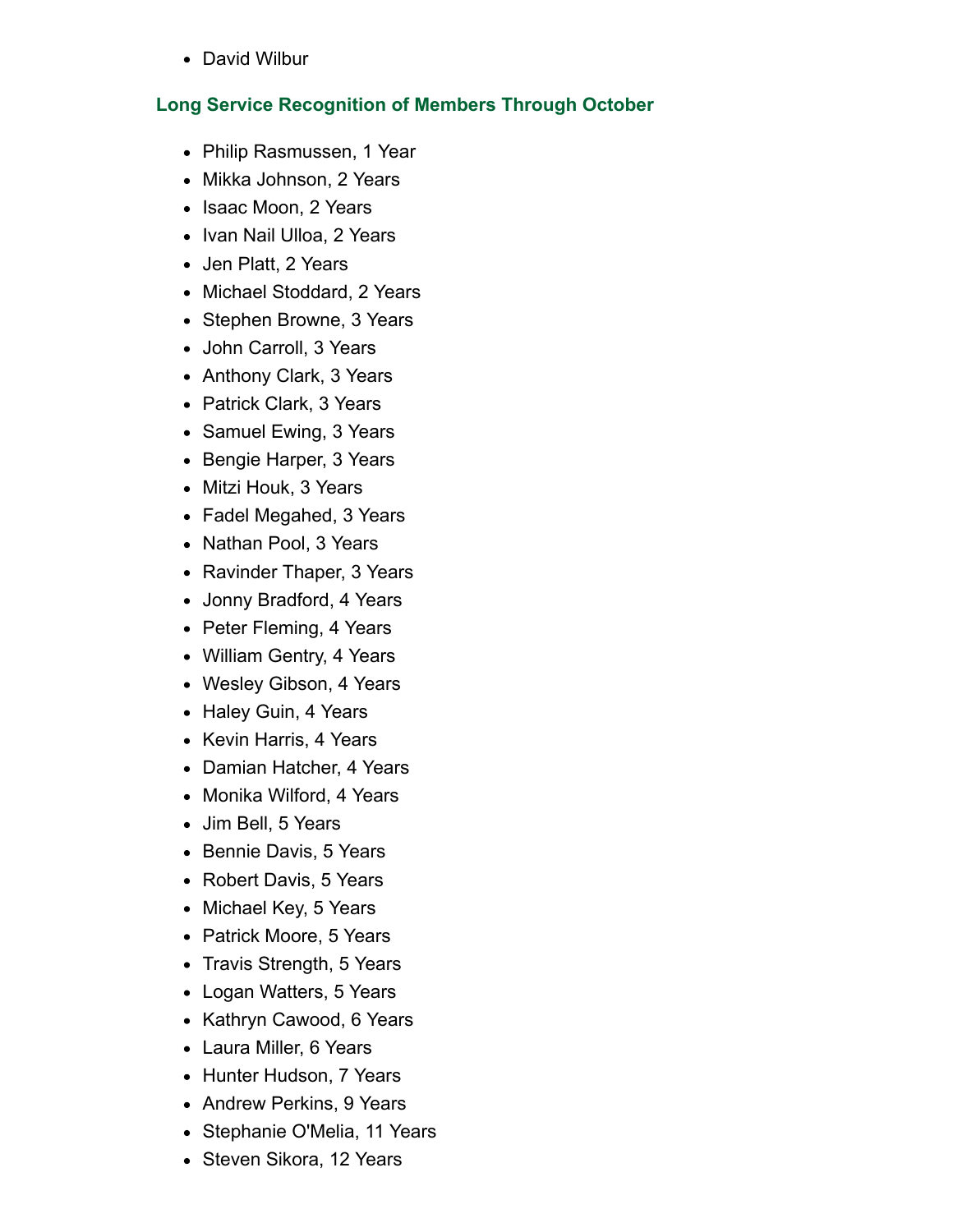- Brenda Tolson-Markas, 13 Years
- John Rasband, 18 Years
- Gerard Davis, 19 Years
- Glenn Smith, 30 Years
- Kurt Friend, 31 Years
- Al Niles, 36 Years

# **UPCOMING EVENTS**

#### **October Chapter Meeting**

#### **Friday, October 15th from 11:30 AM**

Justin Shephard, the VP of Operations for ErgoScience will be speaking to us on the topic, *"Post Offer Physical Abilities Testing: Clearing up the* **Confusion".** [Register here for the Meeting.](http://send.assp.org/link.cfm?r=s61l8w2WThS7ufbxevrfQA~~&pe=ZtZmnSEFK2eyj7kOUDD5wdMIGuS4g2r0_Rx2J3rTM1_9Rda54EPb7CxgKH1hn51UTUtibmk4BzBqKOOIYMNnKg~~&t=INSERT_TRACKING_ENCID)

#### **Higher Logic Super Forum**

#### **Tuesday - Thursday, October 19th through 21**

Your Secretary will be going through training virtually on the tools that create these Emails and Newsletters. *If you are interested in helping with our web communications and social media or even better know how to do it and want to lend a hand, please contact me at secretary@alabama.assp.org.*

## **ASSP PDC: Respirator Fit Testing PDC Friday, October 22 | 8:30 am**

[The Alabama Chapter of ASSP along with Martin Supply](http://send.assp.org/link.cfm?r=s61l8w2WThS7ufbxevrfQA~~&pe=3xsWI5jgCq9Bd1vEZy4i6KuOaSpo2X-HA_g-OoTO6hDG4IfBpw3eZHjl5iEkPOTHbc0sWMUalVV3DF94N2JwXQ~~&t=INSERT_TRACKING_ENCID) and the Deep South Center for OH  $\&$  S at the UAB School of Public Health is offering respirator and fit testing training for anyone who needs Continuing Education Units or a Fit Testing Certification. The training on this date has two options, 1/2 day for training and CEUs OR a full day which will include the Certification. You will make your selection during registration.

Seating is limited to 20 participants and lunch is included.

- \$60 for Respirator Training
- \$80 for Respirator Training and Fit Test Certification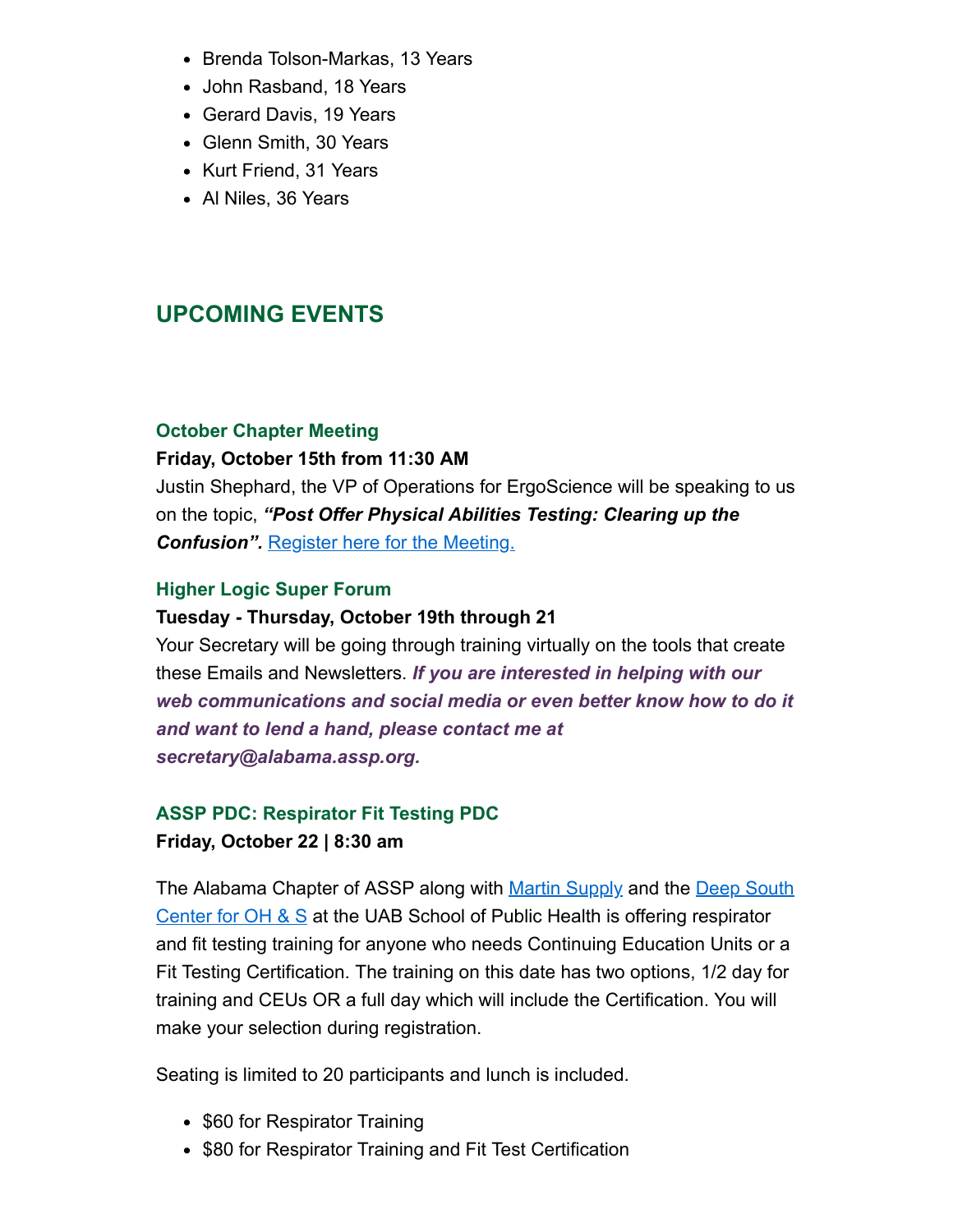#### **Schedule**

| Types of Respirators & OSHA Regulations           |
|---------------------------------------------------|
| OSHA Regulations: Respiratory Protection          |
| Program & Fit Testing Procedures                  |
| ∥Fit Testing Procedures & Qualitative Fit Testing |
| (hands-on)                                        |
| ∥Lunch Break                                      |
| Quantitative Fit Testing (hands-on)               |
| Depart                                            |
| ∥11:15a - 12:30∣                                  |

**Alabama AGC 5000 Grantswood Rd, Irondale, AL 35210** [Register here for PDC.](http://send.assp.org/link.cfm?r=s61l8w2WThS7ufbxevrfQA~~&pe=0VNwwlocpdMYU0Hm_ppEqHDuSa-XIv7RU40XMqa7pZt84k8cohF6iLhfMDHCo1JTZedd7UQYN1RQrY4dXRIuKg~~&t=INSERT_TRACKING_ENCID)

## **RECENT ACTIVITIES**

#### **September Chapter Meeting**



After a rocky start with the Zoom meeting by the chapter Secretary [yours truly], Jeff Marksberry, Executive Director of Tennessee Valley Training Centers gave us a great presentation on *Incident Investigations: Be* **[Prepared for Future Litigation](http://send.assp.org/link.cfm?r=s61l8w2WThS7ufbxevrfQA~~&pe=4LxDFMNDyrlz3PYtSoCWc7n1y83XTPacYByZilksNFFkNGawHVMpGujJl6OAUfAGEjXYvx25Gv6FpFGc5xOUkg~~&t=INSERT_TRACKING_ENCID)**. You can get his presentation here if you missed it or want a copy.

#### **Executive Committee Meeting**

After the September Meeting, the Chapter Executive Committee met for a short time. We had representatives from our Sections there as required. We